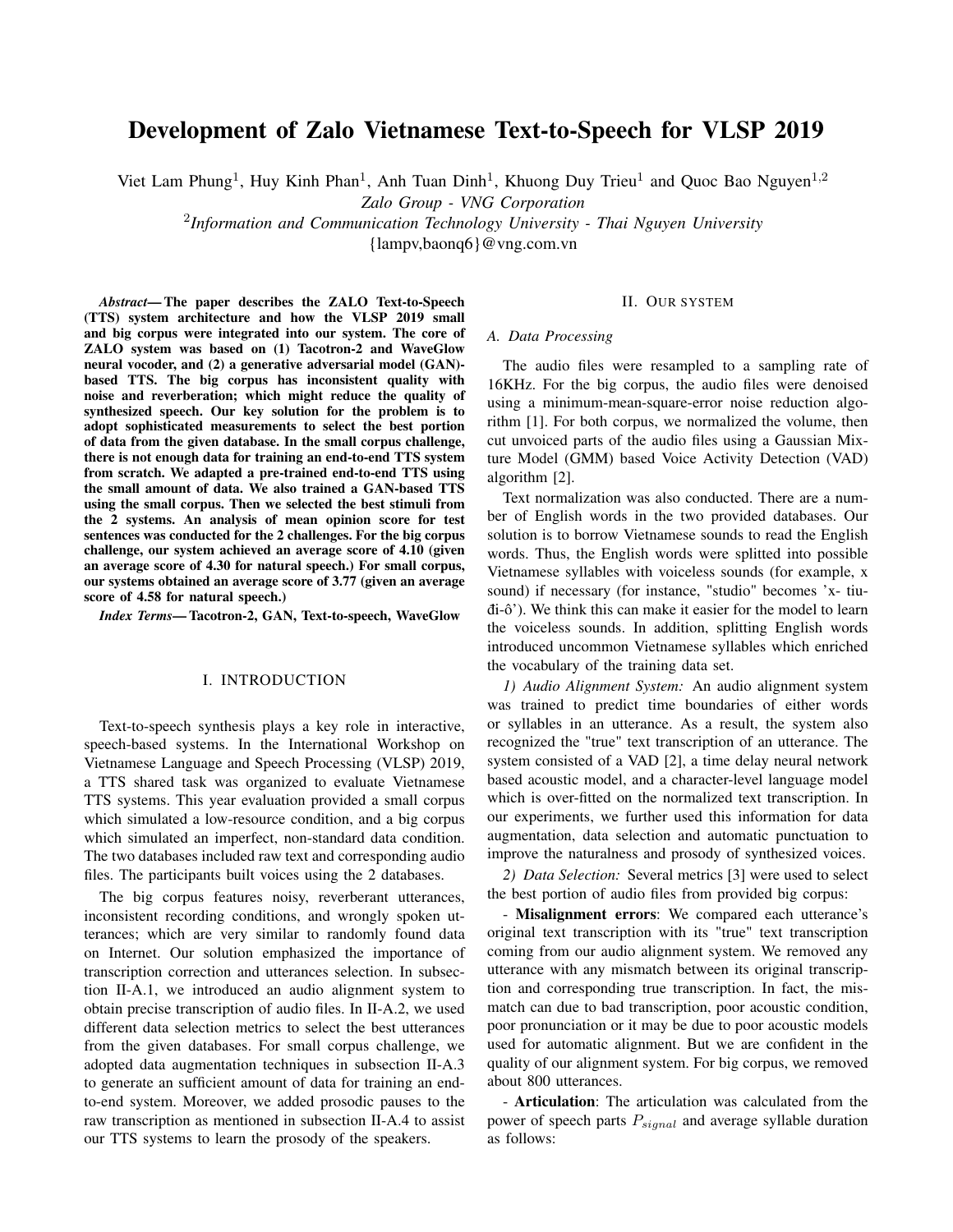

Fig. 1. End-to-end model architecture

Articulation = 
$$
P_{signal} \times \text{Avg. syl.}
$$
 dur

We filtered out the audio files with high articulation or hyper-articulation.

- Standard deviation of syllable duration: If standard deviation of syllable duration is high for a segment, it indicates that the narrator spoke sometimes fast and sometimes slow in that segment.

- Non-fluency: The value of non-fluency is high if there is a long pause within a sentence which reflects the non-fluency. Non-fluency was calculated as follows:

Non-fluency = 
$$
\frac{\text{max}(\text{internal silence duration})}{\text{Avg. syllable duration}}
$$

- Standard deviation of F0: A high standard deviation of F0 might due to an expressive speech but can also be associated to poor performance of F0 estimator.

Based on these selection metrics, with the appropriate thresholds, we filtered out about 6 hours of audios with bad quality from big corpus.

*3) Data Augmentation:* For small corpus, we used an data augmentation method to make the model easier to converge and increase generalization. We first concatenated all the

audio files in several different order to get the big audio files. Then we sliced them into short segments with a maximum length of 5s to obtain new training utterances. The text transcription of the new utterances were obtained using our audio alignment system. We have implemented this method to double number of samples in the small corpus.

*4) Automatic Punctuation:* Punctuation has been added to time-aligned text transcription at suitable silent intervals. We also marked bad silences (we found that speakers often read without fluency at silence intervals of about 0.05 or greater than 0.5 seconds) and syllables with either very short (speak very fast, which is common when pronouncing English words with many syllables) or very long duration (stressed). These helped the model learn the standard punctuation and greatly improved the prosody of the synthesized voices.

# III. INTRODUCTION

# *A. TTS Systems*

*1) End-to-end System:* Our system was composed of a recurrent sequence-to-sequence feature prediction network called Tacotron-2, which mapped text embedding to melspectrogram, followed by a WaveGlow vocoder - a Flowbased generative network for waveform generation from melspectrogram.